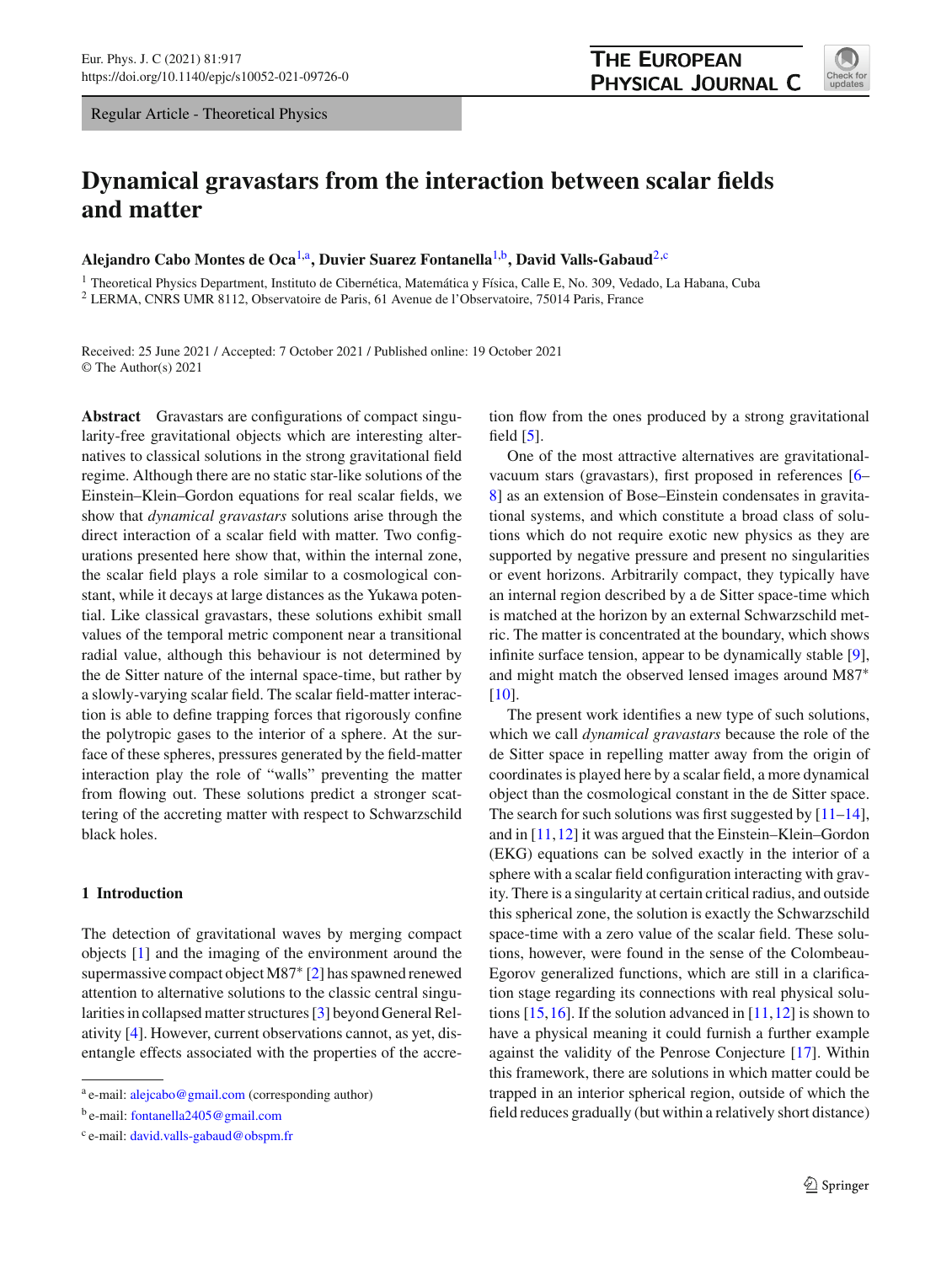to the classical Schwarzschild space-time with a vanishing scalar field [\[18](#page-11-15)].

Further, in [\[13](#page-11-16), 14, 19] it was argued that the existence of a static solution of the EKG equations became allowed thanks to the assumed interaction of the scalar field with matter. Although the structure resulted not to be closely resembling a neat gravastar, the discussion suggested the possibility of obtaining further similar solutions.

Here we consider physical systems constituted by a real scalar field interacting with matter in two different forms: an elastic solid and a polytropic gas. An important and already mentioned element of the model is that the scalar field is considered interacting with the energy density, as it is relevant for reaching boson star solutions [\[13](#page-11-16)[,14](#page-11-10)]. In the two cases studied, this interaction is implemented assuming that the source of the scalar field is proportional to the particular matter energy density under consideration. The Lagrangian also includes quadratic terms in the source, which are incorporated ensuring a positive-definite energy density at any point of the space-time.

First we write the Einstein–Klein–Gordon equations for the two forms of matter in terms of the scalar field source  $J(r)$ , the energy density  $\varepsilon(r)$  and the pressure  $P(r)$ . Second, the solutions must have configurations where the matter is rigorously confined within a spherical region, and we formulate criteria for the existence of solutions with trapped matter configurations.

Numerical solutions of the equations for each type of matter are found and all the field configurations show an internal region within which all the matter of the system is exactly constrained to be inside a sphere of radius  $r_b$ , at which point the pressure falls to zero.

The first type of dynamical gravastar solution is associated with matter defined by an elastic body with a constitutive relation between energy density and pressure of the form  $\varepsilon(p) = \varepsilon_0 + \sigma p^2$ , where the energy density grows with the square of the pressure. The interaction between the scalar field and matter is implemented by an assumed proportionality of the energy density  $\varepsilon(p(r))$  with the sources of the scalar field  $J(r)$ . In this example, the equation coming from the Bianchi identity (which implements the mechanical equilibrium condition for this system) allows for solutions showing a jump-like reduction of the pressure to zero values at some radial point. Therefore, this solution describes a spherical elastic body with a boundary with the vacuum in the external region. The scalar field decays in the faraway radial region like the exponential Yukawa potential.

The second dynamical gravastar solution is to a polytropic gas with a constitutive relation of the form  $p(r) = e^{-\gamma} \varepsilon(r)^{\gamma}$ . This case represents a gas of particles, and we expect that the solutions might show a smooth decay of the pressure and density as the radius increases. Surprisingly, we find that in addition to smooth solutions, there are configurations in which the gas is rigorously "trapped" within a spherical region by the interaction with the scalar field. Again the equation associated to the Bianchi relations might develop impulsive force densities acting like solid walls preventing particles of the gas from flowing outside a trapped spherical region.

The satisfaction of the existence criteria are checked for each of the two types of solutions.

The two solutions presented here strongly suggest the possibility of having regions in which the metric closely approaches one with horizons, but not quite reaching the limit to change its signature for travellers passing though this region. That is, the space-time does not unavoidably show self-trapped trajectories, attracting all the bodies to a central singularity. In the external region, the solution is close to the Schwarzschild space-time. These results argue, therefore, for the existence of solutions of the EKG equations for interacting matter and scalar fields, which truly constitute *dynamical gravastars* alternatives to the classical solutions.

In Sect. [2,](#page-1-0) we present the general system of EKG equations including direct interaction between matter and a scalar field, which are derived in Appendix A. Sect. [3](#page-2-0) gives the general equations corresponding to matter exactly confined within a spherical region of radius  $r_b$ , and their numerical solutions are given Sect. [4](#page-4-0) for elastic bodies. The satisfaction of the solvability condition is checked. Section [5](#page-7-0) presents solutions associated to a polytropic gas trapped by the interaction with the scalar field inside a central spherical region, and the corresponding satisfaction of the solvability condition verified. The results are summarised in Sect. [6.](#page-9-0)

## <span id="page-1-0"></span>**2 The EKG equations including a field-matter interaction**

The field equations to be solved are very close in form to the ones considered in [\[13](#page-11-16)], but we also derive them in Appendix A for clarity. In their general form, that is, without specifying the scalar field sources  $J(r)$  and the constitutive relation between the energy  $\varepsilon(r)$  and pressure  $P(r)$ , the EKG equations are derived in Appendix A as expressions [\(A.23\)](#page-11-18)– [\(A.26\)](#page-11-18). Reproduced here, they are

<span id="page-1-1"></span>
$$
E_{ekg}^{(1)}(r) = \frac{u_{,r}(r)}{r} - \frac{1 - u(r)}{r^2} + \frac{1}{2} \left( u(r)\Phi_{,r}(r)^2 + (\Phi(r) + J(r))^2 \right) + \varepsilon(r) = 0, \qquad (1)
$$
  

$$
E_{ekg}^{(2)}(r) = \frac{u(r)}{v(r)} \frac{v_{,r}(r)}{r} - \frac{1 - u(r)}{r^2} + \frac{1}{2} \left( -u(r)\Phi_{,r}(r)^2 + (\Phi(r) + J(r))^2 \right) - P(r) = 0, \qquad (2)
$$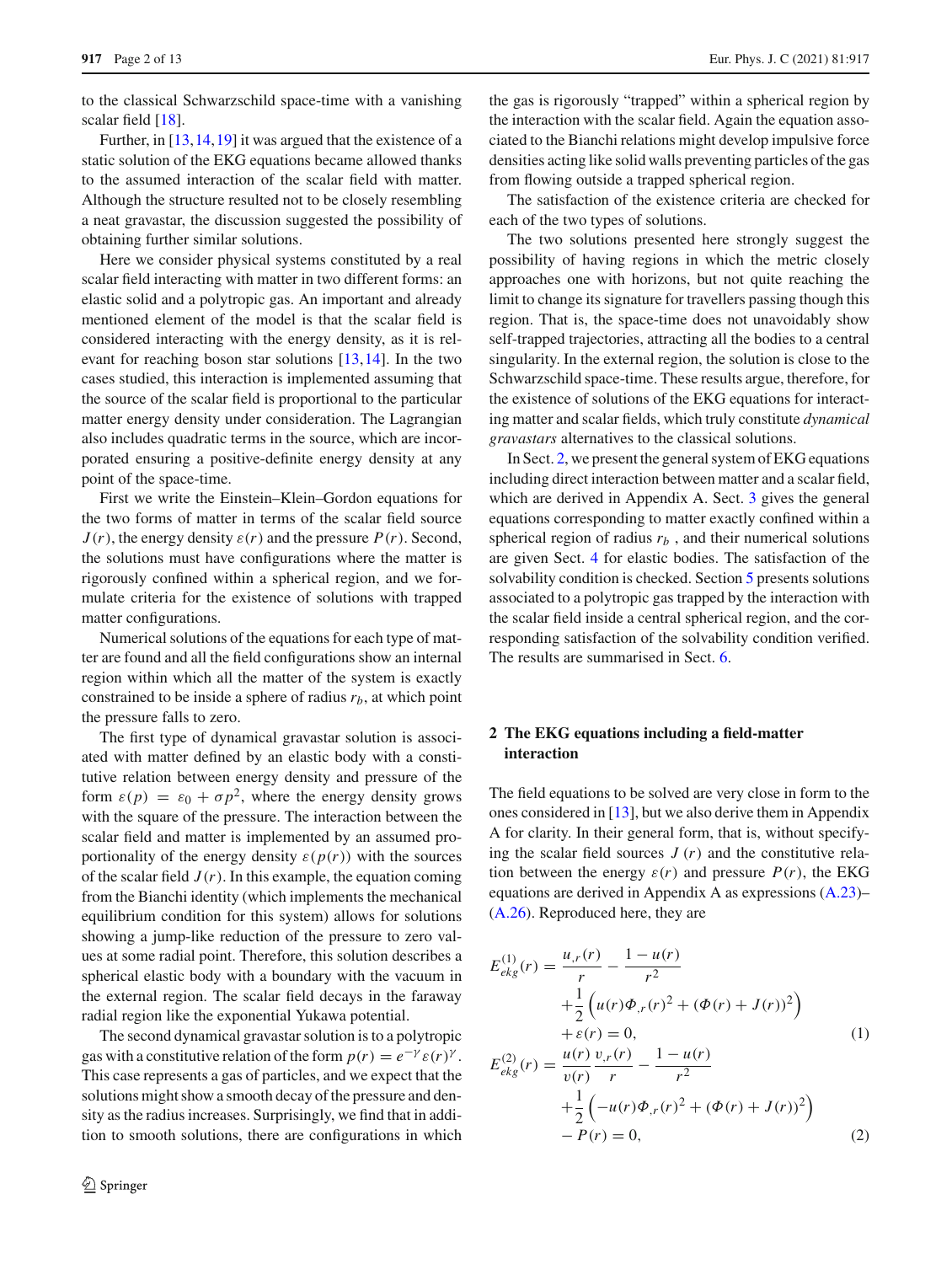$$
E_{ekg}^{(3)}(r) = P_{,r}(r) + (\varepsilon(r) + P(r)) \frac{v_{,r}(r)}{2v(r)}
$$

$$
- (J(r) + \Phi(r)) J_{,r}(r) = 0,
$$

$$
E_{ekg}^{(4)}(r) = J(r) + \Phi(r) - u(r) \Phi''(r)
$$
(3)

$$
-\Phi'(r)\left(\frac{u(r)+1}{r}\right) - \frac{r}{2}(\Phi(r) + J(r))^2 + \frac{\varepsilon(r) - P(r)}{2}\right) = 0, \quad (4)
$$

The first two are the Einstein equations associated to the temporal and radial diagonal components of the mixed tensor Einstein equations. The third relation is the Bianchi identity defined by the exact vanishing of the covariant divergence of the energy momentum tensor. Physically, it represents the mechanical equilibrium of the system. Finally, the fourth equation is the Klein–Gordon equation in the curved spacetime defined by the scalar and normal matter. We recall here the various notations employed below for the radial derivatives of a function  $f(r)$ :

$$
\frac{df(r)}{dr} = f_r(r) = f'(r).
$$

We solve these equations adopting constitutive relations between the energy corresponding to an elastic body and to a polytropic gas. In the two situations the interaction between matter and the sources of the real scalar field is implemented assuming a proportionality between the scalar field sources and the energy density of the form

$$
J(r) = \alpha \varepsilon(r). \tag{5}
$$

#### <span id="page-2-0"></span>**3 Gravastars and EKG equations including matter**

In this section we search for general solutions of the EKG equations above  $(1-4)$  including the interaction between the scalar field and matter. Specifically, we search for solutions resulting in a spherical gravastar-like configuration where the distribution of matter drastically ends at a radial distance *rb*. Outside this region, when  $r > r_b$ , the matter is absent.

Let us consider the scalar field sources and energy density in Eqs.  $(1)$ – $(4)$  to satisfy

$$
J(r) = \overline{J}(r)\,\theta(r_b - r),\tag{6}
$$

$$
\varepsilon(r) = \overline{\varepsilon}(r) \theta(r_b - r),\tag{7}
$$

$$
P(r) = \overline{P}(r) \theta(r_b - r). \tag{8}
$$

That is, the scalar field sources, the energy density and pressure are assumed to vanish for radii larger than  $r_b$ , outside the body.

Note that the proportionality between the scalar field source and energy density functions conveys the interaction between the scalar field and matter through

$$
\overline{J}(r)=\overline{\varepsilon}(r),
$$

which is be valid for the two types of matter considered in the following sections.

For the region  $(0, r_b)$  the EKG equations in terms of the field solutions in this neighborhood  $u_i(r)$ ,  $v_i(r)$ ,  $\Phi_i(r)$  and *P*(*r*), take the form

<span id="page-2-1"></span>
$$
\frac{1}{r}\frac{du_i(r)}{dr} - \frac{1 - u_i(r)}{r^2}
$$
\n
$$
= -\frac{1}{2}\left(u_i(r)\left(\frac{d\Phi_i}{dr}(r)\right)^2 + \left(\Phi_i(r) + \overline{J}(r)\right)^2\right) - \overline{\varepsilon}(r),
$$
\n
$$
\frac{1}{r}\frac{u_i(r)}{v_i(r)}\frac{dv_i(r)}{dr} - \frac{1 - u_i(r)}{r^2}
$$
\n
$$
= -\frac{1}{2}\left(-u_i(r)\left(\frac{d\Phi_i}{dr}(r)\right)^2 + \left(\Phi_i(r) + \overline{J}(r)\right)^2\right) + \overline{P}(r),
$$
\n(10)

$$
0 = \frac{d\overline{P}(r)}{dr} + \left[\varepsilon(r) + \overline{P}(r)\right] \frac{1}{2v_i(r)} \frac{dv_i(r)}{dr}
$$
  
\n
$$
- \left[\overline{J}(r) + \Phi_i(r)\right] \frac{d}{dr} \overline{J}(r), \qquad (11)
$$
  
\n
$$
\overline{J}(r) + \Phi_i(r) - u_i(r) \Phi_i''(r) = \Phi_i'(r) \left[\frac{u_i(r) + 1}{r}\right]
$$
  
\n
$$
-r \left(\frac{\Phi_i(r)^2}{2} + \overline{J}(r)\Phi_i(r) + \frac{\overline{J}(r)^2}{2} + \frac{\overline{\varepsilon}(r) - \overline{P}(r)}{2}\right) \bigg]. \qquad (12)
$$

Next, for radial values larger than  $r<sub>b</sub>$ , that is, in the interval  $(r_b, \infty)$  we consider the same set of Eqs. [\(1\)](#page-1-1)–[\(4\)](#page-1-1), but where the scalar field sources, energy density and pressure vanish exactly

<span id="page-2-2"></span>
$$
\frac{1}{r}\frac{du_e(r)}{dr} - \frac{1 - u_e(r)}{r^2}
$$
\n
$$
= -\frac{1}{2}\left(u_e(r)\left(\frac{d\Phi_e}{dr}(r)\right)^2 + \Phi_e(r)^2\right),
$$
\n(13)

$$
\frac{1}{r}\frac{u_e(r)}{v_e(r)}\frac{dv_e(r)}{dr} - \frac{1 - u_e(r)}{r^2}
$$
\n
$$
= -\frac{1}{2}\left(-u_e(r)\left(\frac{d\Phi_e}{dr}(r)\right)^2 + \Phi_e(r)^2\right),\tag{14}
$$

$$
0 = 0 \tag{15}
$$

$$
\Phi_e(r) - u_e(r) \Phi_e''(r) \n= \Phi_e'(r) \left( \frac{u_e(r) + 1}{r} - r \frac{\Phi_e(r)^2}{2} \right).
$$
\n(16)

Here the fields  $u_e(r)$ ,  $v_e(r)$ ,  $\Phi_e(r)$  indicate the solutions of the above equations. Note that in this zone, the Bianchi identity is automatically satisfied.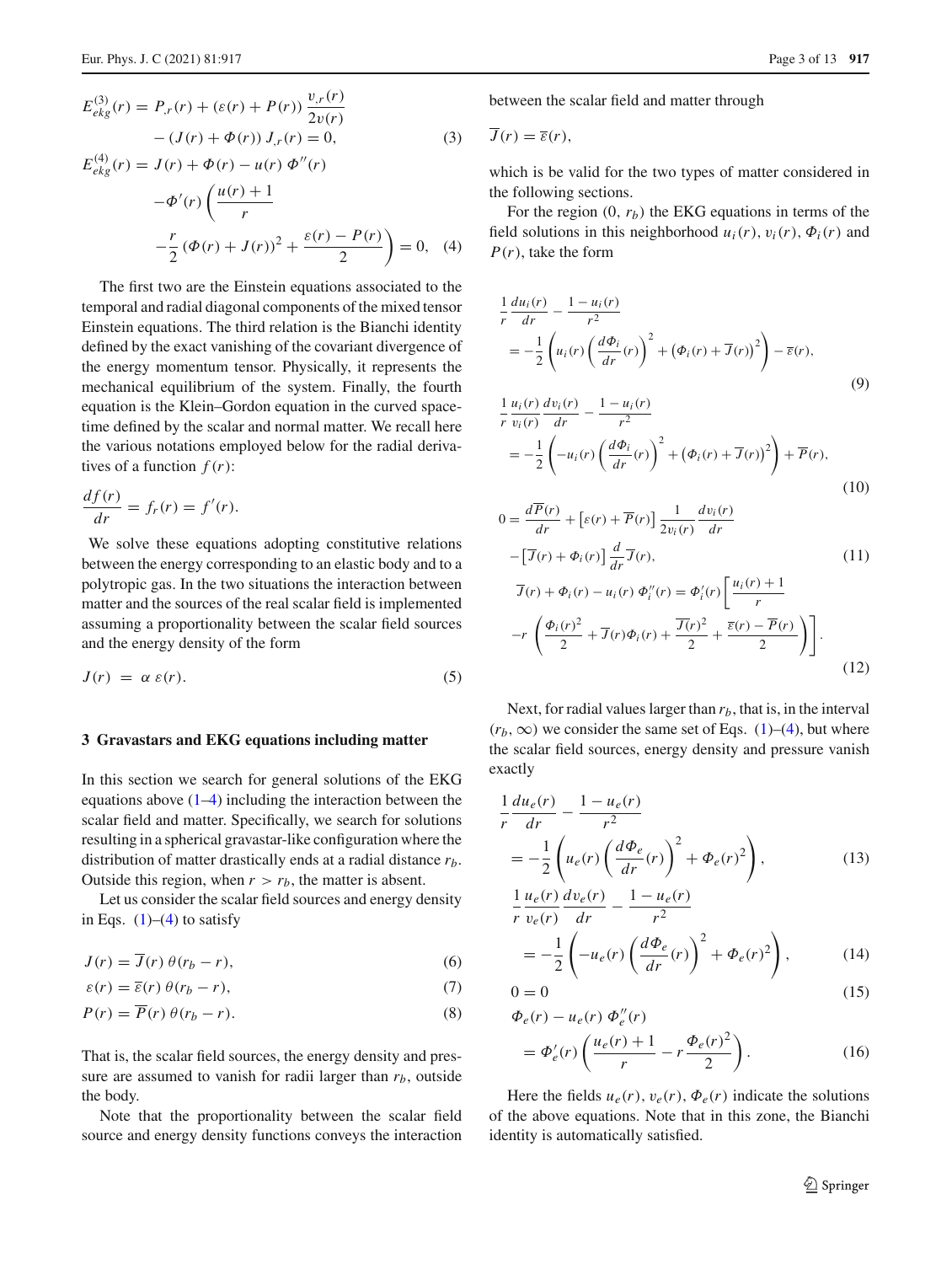We now define an ansatz for the solution of the EKG equations we seek along the whole radial axis as

$$
u(r) = ui(r) \theta(r_b - r) + ue(r) \theta(r - r_b),
$$
 (17)

$$
v(r) = v_i(r) \theta(r_b - r) + u_e(r) \theta(r - r_b), \qquad (18)
$$

$$
\Phi(r) = \Phi_i \theta(r_b - r) + \Phi_e(r) \theta(r - r_b), \qquad (19)
$$

$$
P(r) = \overline{P}(r) \theta(r_b - r), \qquad (20)
$$

$$
\varepsilon(r) = \overline{\varepsilon}(r) \theta(r_b - r), \tag{21}
$$

$$
J(r) = J(r) \theta(r_b - r). \tag{22}
$$

That is, the solution is assumed to coincide with the fields  $u_i(r)$ ,  $v_i(r)$ ,  $\Phi_i(r)$  and  $P(r)$  for points within the internal interval  $(0, r_b)$ . In the external region  $(r_b, \infty)$  the solution is chosen to be given by the external solution  $u_e(r)$ ,  $v_e(r)$ ,  $\Phi_e(r)$ .

#### 3.1 Criteria for solutions

To find gravastar-like solutions for the two forms of matter considered, we use the criterion employed in the theory of generalised functions. In our case, it can stated as follows: The system of differential equations  $E_{ekg}^{(n)}(r) = 0$ , for  $n =$  $1, 2, 3, 4$  defined in Eqs.  $(1)$ – $(4)$  are solved by the fields  $u(r)$ ,  $v(r)$ ,  $\Phi(r)$ ,  $P(r)$ ,  $\varepsilon(r)$  and  $J(r)$  specified in [\(17\)](#page-3-0)–[\(22\)](#page-3-1), if all the integrals

$$
\int_0^\infty dr \ \mathcal{Q}(r) \ E_{ekg}^{(n)}(r) = 0, \ \ n = 1, 2, 3, 4,
$$

vanish for any arbitrarily-chosen test function Ω(*r*) pertaining to  $C^{\infty}$ .

## 3.2 The general solution for trapped matter region

Let us first consider the equations  $E_{ekg}^{(n)}(r) = 0$ ,  $n = 1, 2, 4$ , that is, excluding for the moment the Bianchi identity equation. In these three equations there appear no derivatives of the suddenly-changing quantities  $P(r)$ ,  $\varepsilon(r)$  or  $J(r)$  at the point  $r_b$ . Let us then assume that we determine the abovedefined fields  $u_i(r)$ ,  $v_i(r)$ ,  $\Phi_i(r)$ ,  $P(r)$ ,  $\varepsilon(r)$  and  $J(r)$  that effectively solve the set of internal equations  $(9)$ – $(12)$  in the entire interval  $(0, r_b)$ , in a way that the three fields  $u_i(r)$ ,  $v_i(r)$ ,  $\Phi_i(r)$  have well-defined finite limits

$$
\lim_{r \to rb} u_i(r_b) = u_i(r_b),\tag{23}
$$

$$
\lim_{r \to rb} v_i(r) = v_i(r_b),\tag{24}
$$

$$
\lim_{r \to rb} \Phi_i(r) = \Phi_i(r_b),\tag{25}
$$

$$
\lim_{r \to rb} \Phi'_i(r) = \Phi'_i(r_b),\tag{26}
$$

at the radial point *rb*.

<span id="page-3-0"></span>If the above conditions are met, let us also assume that the set of equations for the external zone  $(13)$ – $(16)$  can also be solved in an external interval  $(r_b, \infty)$ , by fixing the ending values of the interior solution at  $r_b$  :  $u_i(r_b)$ ,  $v_i(r_b)$ ,  $\Phi_i(r_b)$ and  $\Phi'_i(r_b)$  as initial values for the Eqs. [\(13\)](#page-2-2)–[\(16\)](#page-2-2) in the external region. These conditions at  $r_b$ , then impose the continuity for the general solution of the quantities  $u(r)$ ,  $v(r)$ ,  $\Phi(r)$  plus the continuity of the derivative of the scalar field  $\Phi'(r)$ , which can be fixed because the Klein–Gordon equation is the only one of second order.

<span id="page-3-1"></span>Consider now the entire radial axis as the union of small vicinities  $(r_b - \delta, r_b + \delta)$  of the point  $r_b$  and the two interior and external intervals  $(0, r_b - \delta)$  and  $(r_b + \delta, \infty)$ . Then, the three equations can be written as

$$
\int_0^{\infty} dr \, \Omega(r) \, E_{ekg}^{(n)}(r) = \int_0^{r_b - \delta} dr \, \Omega(r) \, E_{ekg}^{(n)}(r)
$$

$$
+ \int_{r_b - \delta}^{r_b + \delta} dr \, \Omega(r) \, E_{ekg}^{(n)}(r) + \int_{r_b + \delta}^{\infty} dr \, \Omega(r) \, E_{ekg}^{(n)}(r)
$$

$$
= \int_{r_b - \delta}^{r_b + \delta} dr \, \Omega(r) \, E_{ekg}^{(n)}(r) = 0, \ \ n = 1, 2, 4,
$$

in which the integrals over the intervals  $(0, r_b - \delta)$  and  $(r_b +$  $\delta$ ,  $\infty$ ) identically vanish because the internal and external fields satisfy the corresponding equations in such regions.

For the remaining integral is helpful to consider the definitions of the ansatz for the three fields

$$
u(r) = ui(r) \theta(r_b - r) + ue(r) \theta(r - r_b),
$$
 (27)

$$
v(r) = v_i(r) \theta(r_b - r) + u_e(r) \theta(r - r_b), \qquad (28)
$$

$$
\Phi(r) = \Phi_i \theta(r_b - r) + \Phi_e(r) \theta(r - r_b), \qquad (29)
$$

around the transition point  $r<sub>b</sub>$ . It can be noted that only up to the first derivatives of  $u(r)$ ,  $v(r)$ , and up to the second one of  $\phi(r)$  appear in the three equations  $E_{ekg}^{(n)}(r) = 0$   $n = 1, 2, 4$ . However, the only first derivatives involved of the continuous  $u(r)$  and  $v(r)$  can not introduce any unbounded quantity in the interval  $(r_b-\delta, r_b+\delta)$  due to the imposed continuity conditions. Further, the fact that the first derivative of the scalar field is continuous defines that the only second derivative of the equations, which appears in the Klein-Gordon equation, again is unable to introduce an unbounded term in the remaining integral.

Therefore, since  $\delta$  is completely arbitrary, taking the limit  $\delta \rightarrow 0$  shows the three equations are satisfied

$$
\int_0^\infty dr \ \mathcal{Q}(r) E_{ekg}^{(n)}(r) = 0, \quad n = 1, 2, 4. \tag{30}
$$

For the third equation, that is, the Bianchi identity, we decompose again the entire radial axis in the union of small vicinity  $(r_b-\delta, r_b+\delta)$  of the point  $r_b$  and the two interior and external intervals  $(0, r_b - \delta)$  and  $(r_b + \delta, \infty)$ . The condition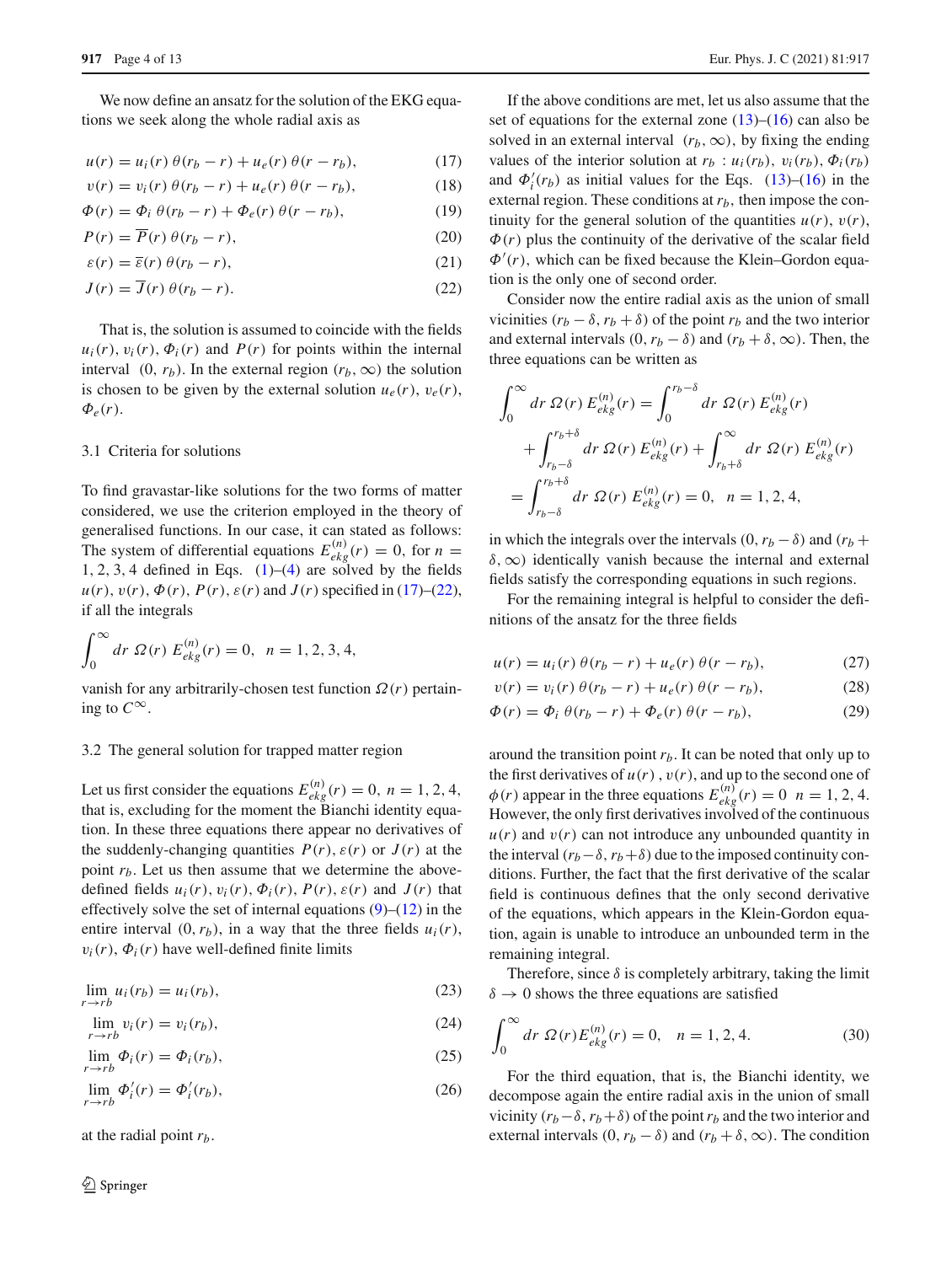for a solution of the third equation takes the form

$$
\int_{0}^{r_b-\delta} dr \, \Omega(r) E_{ekg}^{(3)}(r) \n+ \int_{r_b-\delta}^{r_b+\delta} dr \, \Omega(r) E_{ekg}^{(3)}(r) + \int_{r_b+\delta}^{\infty} dr \, \Omega(r) E_{ekg}^{(3)}(r) = 0, \n\int_{r_b-\delta}^{r_b+\delta} dr \, \Omega(r) E_{ekg}^{(3)}(r) = 0,
$$

also because the interior and exterior fields, by construction, solve the four equations in the internal and external zones. Therefore, the integration range is reduced to the interval of arbitrary width  $2 \delta$ .

The remaining integral also can be rewritten as

$$
0 = \int_{r_b-\delta}^{r_b+\delta} dr \ \Omega(r) \left( (\varepsilon(r) + P(r)) \frac{1}{2v(r)} \frac{dv(r)}{dr} \right) +
$$
  

$$
\int_{r_b-\delta}^{r_b+\delta} dr \ \Omega(r) \left( P'(r) - J'(r) \left( J(r) + \Phi(r) \right) \right).
$$
 (31)

The first integral vanishes because the interval width  $2\delta$ is arbitrary and the integrand is a bounded function, since all the quantities entering are finite. The remaining integral is considered for the case in which the source  $J(r) = -g \varepsilon(r)$ is not constant as a function of the radius.

In this case let us assume that the constitutive relations and the expression determining the interaction of the scalar field and matter take the forms

$$
\varepsilon\left(p(r)\right) = f(p(r)),\tag{32}
$$

$$
J(r) = -g \varepsilon(r). \tag{33}
$$

Then, the integral  $(31)$  can be transformed to the form

$$
0 = \int_{r_b - \delta}^{r_b + \delta} dr \, \Omega(r) \left( P'(r) - J'(r) (J(r) + \Phi(r)) \right)
$$
  
= 
$$
\int_{r_b - \delta}^{r_b + \delta} dr \, \Omega(r) P'(r) \left( 1 + g \left( -g \, \varepsilon(r) + \Phi(r) \right) \frac{\partial f(p)}{\partial p} \right). \tag{34}
$$

In the integrand of the integral, it can be noted that if the pressure suddenly vanishes at  $r = r_b$  the integral does not vanish as required, unless the function

$$
Z(r) = 1 + g\left(-g \varepsilon(r) + \Phi(r)\right) \frac{\partial f(p)}{\partial p},\tag{35}
$$

also reduces to zero at *rb*.

For the third equation to be satisfied there is an additional boundary condition for the ansatz to become a solution in the form

$$
1 + g\left(-g \varepsilon(r) + \Phi(r)\right) \frac{\partial f(p)}{\partial p} = 0.
$$
 (36)

In addition, for the solubility to hold it becomes also necessary to check that the behaviour of  $P'(r)$  in the neighborhood of the boundary is not able to invalidate the vanishing of the integral [\(31\)](#page-4-1). This verification will be done in what follows for each of the two problems considered.

We then arrive to the solution we were seeking: assuming that the interior and exterior solutions can be obtained, that the fields  $u, v, \Phi$  and  $\Phi'$  can be made continuous at the point *r<sub>b</sub>* and also that the function  $1 + g(-g\varepsilon(r) + \Phi(r)) \frac{\partial}{\partial p} f(p)$ might also be fixed to vanish at the point  $r_b$ , the proposed ansatz solution also satisfies the four EKG equations including matter interacting with the scalar field.

In the next two sections we find numerical solutions satisfying the above conditions for the two types of matter being trapped in the central zone: an elastic solid and a polytropic gas.

## <span id="page-4-1"></span><span id="page-4-0"></span>**4 The elastic body gravastar**

The corresponding numerical solution of the Eqs.  $(1)$ – $(4)$ for matter as an elastic body assumes that the interaction between the scalar field and matter is reflected in the adopted proportionality between the energy density and scalar field sources  $J(r) = g\epsilon(r)$ .

The energy density at the interior point is now defined as

$$
\varepsilon(r) = \varepsilon_0 + \sigma \ P(r)^2 \tag{37}
$$

$$
= f(P), \tag{38}
$$

which reflects that the energy density of the body has a minimum at zero pressure and grows quadratically with the pressure. Therefore, we are interested in describing a spherical elastic body whose extension ends at the radius *rb*.

<span id="page-4-2"></span>For the evaluation of the searched solution satisfying the conditions required in Sect. [3,](#page-2-0) we simply follow the procedure described in the previous section. After solving the equations in the interior region, the radial value  $r_b$  is determined finding the roots of the function  $Z(r)$  which in this case is

$$
Z(r) = 1 + g\left(-g\ \varepsilon(r) + \Phi(r)\right)\frac{\partial}{\partial P}f(P),\tag{39}
$$

$$
J(r) = \alpha \varepsilon(r) = \alpha(\varepsilon_0 + \sigma \ P(r)^2). \tag{40}
$$

Equations  $(9)$ – $(11)$  and  $(13)$ – $(15)$  are initially solved for  $r <$  $r_b$  and  $r > r_b$ , respectively, and then an iterative procedure described below is implemented to find a solution showing a Yukawa-like behaviour for the scalar field in the distant regions.

The initial conditions for the equations are chosen at a point very close to origin  $r = \Delta$ , and they are fixed in the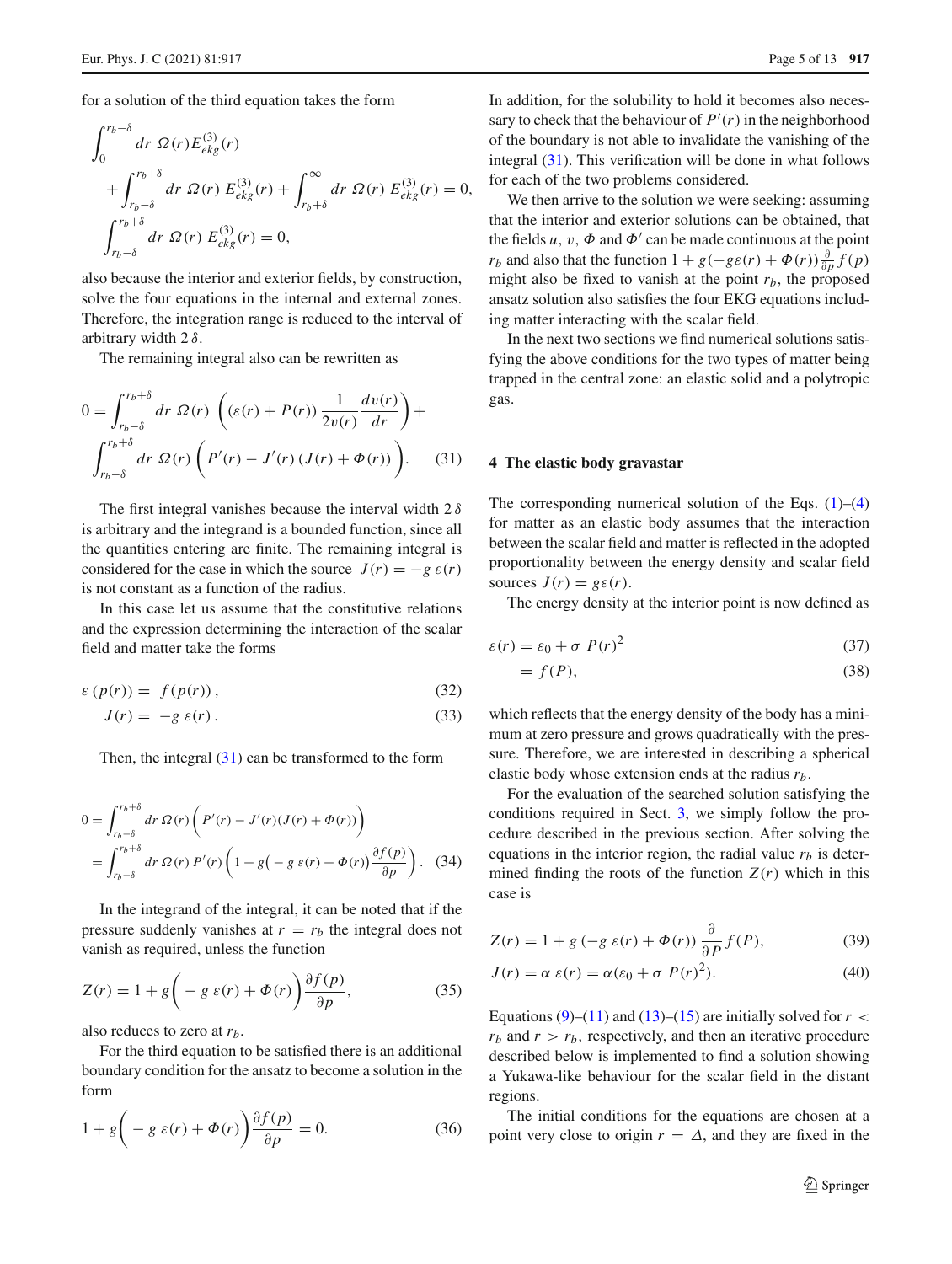form

$$
\Phi(\Delta) = 1,\tag{41}
$$

$$
\Phi'(\Delta) = 0,\tag{42}
$$

$$
u(\Delta) = 1,\tag{43}
$$

$$
v(\Delta) = 0.0085,\tag{44}
$$

$$
P(\Delta) = 0.2,
$$
\n
$$
\Delta = 0.000001.
$$
\n(46)

The proportionality constants defining the interaction between scalar field and matter and the elastic body constitutive relation were fixed to the values

 $\alpha = 3$ .  $\varepsilon_0 = 0.931116$ ,  $\sigma = 3$ .

As it noted above, the solutions require a procedure for adjusting the parameters. Assuming the values of the parameters given above, the scalar field solutions at large radial distances might appear by example, positive (negative) at large radii. In this case increasing (decreasing) of the  $\varepsilon_0$  parameter, it is always possible to attain solutions for which the scalar field tends to show negative (positive) values at large radii. This property implies an iterative procedure, in which the scalar field of the arising solution can be made to decrease exponentially at large radial values.

Figure [1](#page-5-0) (top) shows the dependence of the radial diagonal component of the countervariant metric  $u(r)$ , in common with the temporal component of the covariant metric. The metric rapidly tends to be closely similar to the Schwarzschild one in the external zone, resembling the structure of the classical solutions of this type [\[6](#page-11-5)[–8\]](#page-11-6). The solution shows a structure very similar to a gravastar, as the minimum of  $u(r)$  is very close to zero. In addition, the gravitational potential exhibits a maximum at the centre of symmetry just as in the usual vacuum stars.

The temporal component of the covariant metric, shown in detail in Fig. [1](#page-5-0) (bottom), also approaches zero at the surface of the body. However, in this case, this field slightly increases to a maximum at the origin. As before, in the external regions the radial behaviour of  $u(r)$  and  $v(r)$  tends to approach one to another (mainly related by a multiplicative constant). This describes the fact that the external zone asymptotically tends to be the Minkowski spacetime in the distant regions.

The scalar field behaviour is shown in Fig. [2,](#page-5-1) and tends to rapidly decrease in the external region approaching the exponential behaviour of the Yukawa potential.

The resulting radial dependence of the pressure in the elastic body is illustrated in Fig. [3.](#page-6-0) As in the previous solution, the pressure grows as the radial position tends to the centre





<span id="page-5-0"></span>**Fig. 1** Radial dependence of  $u(r)$  and  $v(r)$  which define the metric. The top figure shows  $u(r)$  as the curve tending to unity at the origin of coordinates and  $v(r)$  as the one approaching a much smaller value at the origin. The bottom figure shows the same curves in detail at the boundary. Note that the potential  $v(r)$  exhibits a maximum at the origin. Therefore, in this case the gravitational potential decreases away form the center. This is a behaviour similar to the classical gravastars solutions [\[6](#page-11-5)[–8](#page-11-6)]



<span id="page-5-1"></span>**Fig. 2** The radial dependence of the scalar  $\phi(r)$  for the elastic body solution shows a decay at infinity with an exponential Yukawa-like dependence

of symmetry and drastically reduces to zero at the boundary of the elastic body at the radial position *rb*.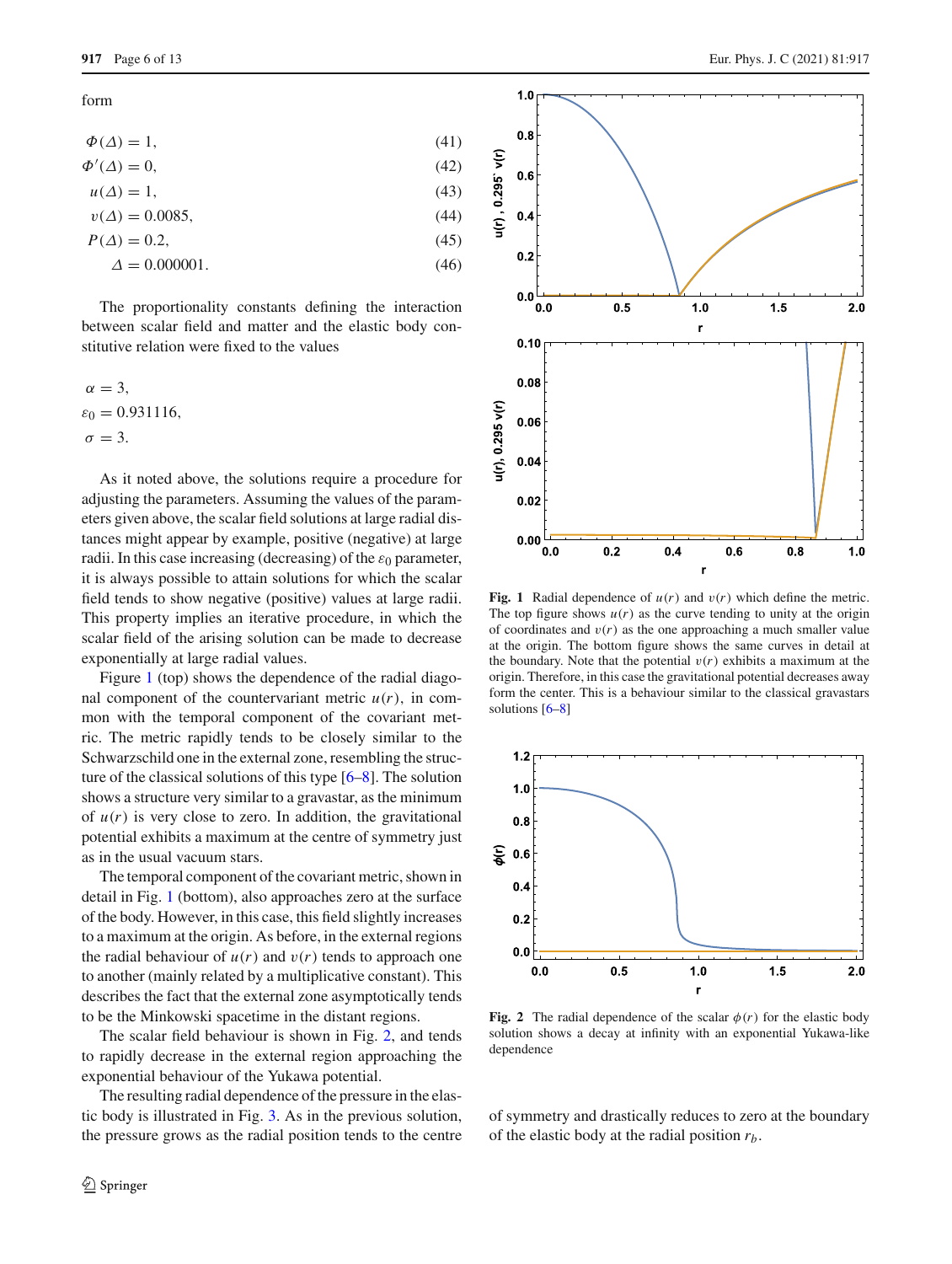

<span id="page-6-0"></span>**Fig. 3** The pressure of the configuration tends to contract the elastic body increasingly as the symmetry centre is approached. However, this behaviour is curious, because the gravitational potential decreases when moving away form the centre, attracting the matter to the boundary. This property means that since the forces determined by the field-matter interaction oppose the repulsing gravitational forces and overcome them, they lead to a net contraction. Since the parameters can be varied, this property can be different for other sets of values

## 4.1 Solvability condition: elastic body

Let us inspect now in more detail the behavior of  $P(r)$  around the boundary, which is illustrated in Fig. [3.](#page-6-0) The pressure rapídly tends to vanish at  $r<sub>b</sub>$  and its derivative becomes negatively large in approaching the boundary from the left. For studying the degree of increasing of this derivative, we can write the following expression for  $P(r)$  in the border region

$$
P(r) = P_{int}(r)\theta(r_b - r),\tag{47}
$$

where  $P_{int}(r)$  defines the values of the pressure for points being at the interior of the boundary at which it reduces to zero. But, it is possible rewrite this expression in the form

$$
P(r) = P_{int}(r_b) \theta(r_b - r) + (P_{int}(r) - P_{int}(r_b)) \theta(r_b - r),
$$
\n(48)

in which  $P_{int}(r_b)$  is the limit  $r \rightarrow r_b^-$  of the internal pressure. For the present case of the elastic body,  $P_{int}(r_b) = 0$ , because the pressure tends to zero at the left of *rb*. However, for the next to be considered polytropic gas example, it will be a finite constant. Now, taking the radial derivative of *P*(*r*) and multiplying by the function  $Z(r)$ , we can write for the factor  $Z(r)P'(r)$  in the integrand of the condition [\(34\)](#page-4-2), the expression

<span id="page-6-1"></span>
$$
Z(r) P'(r) = -P_{int}(r_b) Z(r) \delta(r - r_b) - (P_{int}(r)
$$

$$
-P_{int}(r_b)) Z(r) \delta(r_b - r)
$$

$$
+P'_{int}(r) Z(r) \theta(r_b - r).
$$
(49)

The remaining factor in the integrand in  $(34)$  is  $\Omega(r)$  which is an infinitely differentiable bounded function.



<span id="page-6-2"></span>**Fig. 4** The bottom curve is the radial dependence of the factors  $Z(r)$  *P*<sup>'</sup>(*r*) associated to the integrand in [\(34\)](#page-4-2), shown in a close vicinity of  $r_b$ . It can be seen that in the limit  $r \to r_b^-$  this quantity is finite. Therefore, the integration vanishes when the width  $2\delta$  of the region approaches zero. This result verifies the satisfaction of the solvability condition. The plot at the top illustrates the values of the pressure  $P(r)$ which suddenly reduces to zero at *rb*

The first term in [\(49\)](#page-6-1) is the product of the function  $Z(r)$ by the Dirac Delta function  $\delta(r - r_b)$ , with support in  $r_b$ . But, since  $Z(r)$  has a zero at  $r<sub>b</sub>$ , this term leads to a zero contribution to the integral in [\(34\)](#page-4-2). The second term is also proportional to the same Dirac Delta function, but as multiplied by the product of two factors both having a zero at *rb*. Thus, this contribution also leads to a vanishing addition in [\(34\)](#page-4-2). The last term in [\(49\)](#page-6-1) is proportional to a step-like function times the factor  $P'_{int}(r)Z(r)$ , in which  $Z(r)$  has a zero at *r<sub>b</sub>*. But,  $P'_{int}(r)$  rapidly grows when  $r \rightarrow r_b^-$ . However, the plot of this third term is shown in the Fig. [4](#page-6-2) showing that the limit  $r \to r_b^-$  of the product is finite. Therefore, as the size of the integration interval  $2\delta$  in [\(34\)](#page-4-2) tends to zero, the examined contribution of the third term also vanishes, which checks the satisfaction of the solvability condition [\(34\)](#page-4-2).

It should be noted that the equation of motion associated to the Bianchi identify corresponds to a mechanical equilibrium of these systems. This equation is particularly relevant in defining the required boundary conditions, and thus determining the concentrated pressures which act over the boundary in this elastic body case. The internal pressure of matter suddenly jumps at the radius  $r_b$  to zero values at vacuum for  $r > r_b$  and Fig. [5](#page-7-1) shows the zero crossing of the function  $Z(r)$  which determines  $r<sub>b</sub>$ .

To conclude this section, it is of interest to note that the boundary pressures which appear here can be expected to be present in the just-discussed elastic body. This is because parts of the solids are not expected to detach from the body at a free boundary. However, in the next section we discuss the case of a polytropic gas, which is expected to occupy, through diffusion processes, all the volume accessible to it. In this case a force also appears, purely determined by the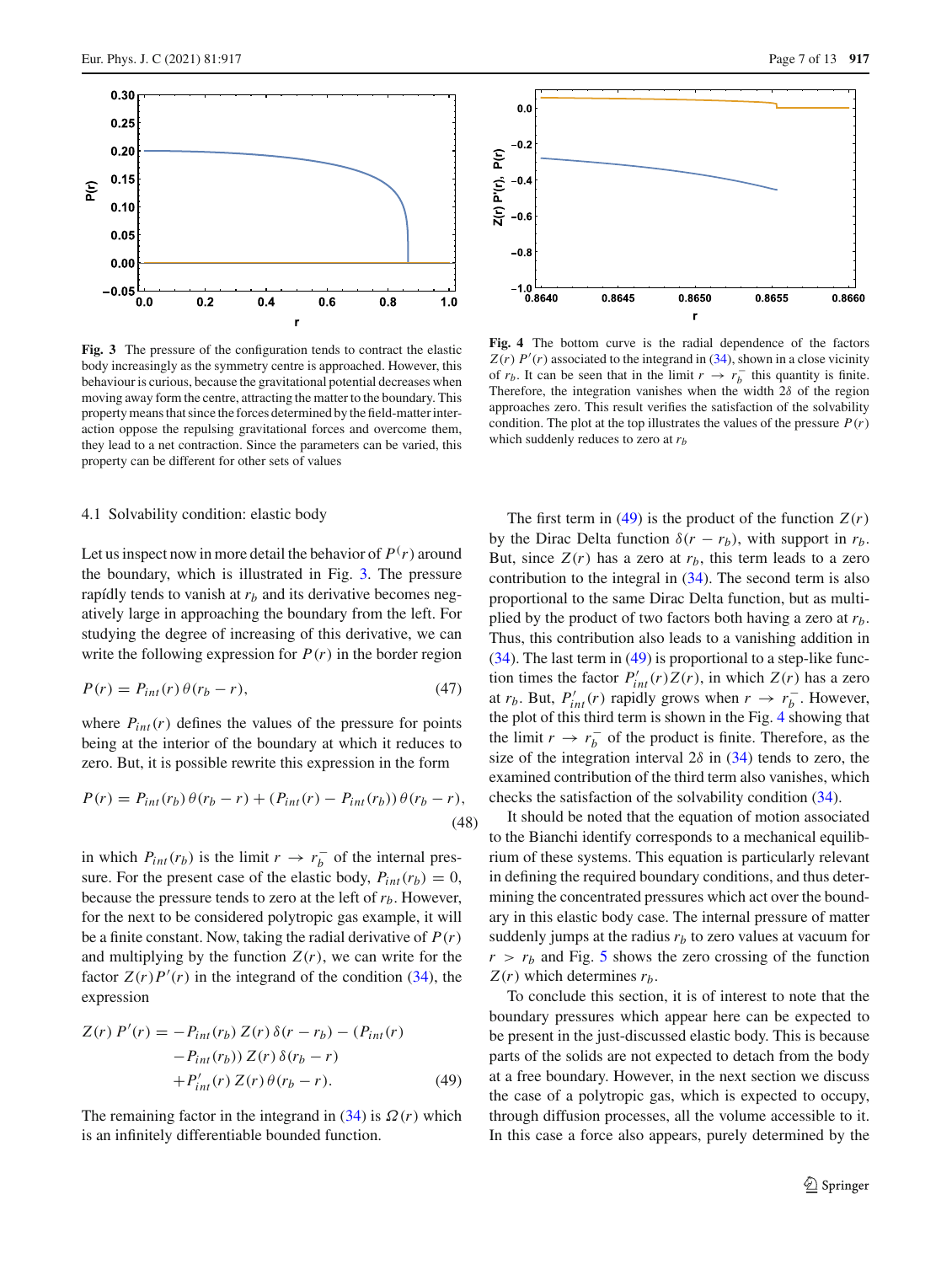

<span id="page-7-1"></span>**Fig. 5** The function Crit(r) =  $-Z(r)/(2\sigma g^2)$  for the case of the elastic body which determines the value of *rb* at which it vanishes



<span id="page-7-5"></span>**Fig. 6** The two metric functions. As before,  $u(r)$  is the curve approaching the value of unity at the origin. The gravitational potential  $v(r)$  in this case decreases towards the origin, and hence the gravitational pressure contributes to increasingly compressing the gas when approaching the origin

interaction of the scalar field with matter, and which also confines the gas to the interior of a spherical region.

## <span id="page-7-0"></span>**5 The polytropic gas gravastar**

The method for deriving this solution is similar to one used in the previous section. First, Eqs.  $(9)$ – $(11)$  and  $(13)$ – $(15)$  are solved by imposing continuity boundary conditions.

Similarly, the value of  $r<sub>b</sub>$  is determined finding the root with respect to the radial coordinate of the function

$$
Z(r) = 1 + g\left(-g\,\varepsilon(r) + \Phi(r)\right)\frac{\partial}{\partial P}f(P),\tag{50}
$$

$$
J(r) = -g \varepsilon(r),\tag{51}
$$

$$
P(r) = \exp(-\gamma) \varepsilon(r)^{\gamma}, \qquad (52)
$$

$$
f(P) = \exp(1) \, P^{\frac{1}{\gamma}} \tag{53}
$$

$$
\gamma = 7.13571\tag{54}
$$



**Fig. 7** The scalar field in this case also shows the bell-like behaviour as a function of radius, which again tends to the Yukawa potential form at large distances

r

4

 $\bf{6}$ 

8

 $10$ 

<span id="page-7-6"></span> $\mathbf 0$ 

 $\overline{\mathbf{2}}$ 



<span id="page-7-7"></span>**Fig. 8** Radial dependence of the pressure for the polytropic gas system. For this type of matter, and the chosen parameters, the pressure increases as the distance to the boundary becomes smaller. This is at variance with the case of the elastic body, as shown in Fig. [3](#page-6-0)

<span id="page-7-3"></span>
$$
g = 0.897102,\t(55)
$$

where  $(52)$  is the constitutive relation between the energy and pressure of a polytropic gas and [\(55\)](#page-7-3) is the constant defining the matter and scalar field interaction defined by relation [\(51\)](#page-7-4).

The iterative process of varying the parameters (in this case the absolute value of the constant  $\alpha$ ) is performed step by step to reach a solution which shows a scalar field decaying as the Yukawa potential at large radii.

<span id="page-7-4"></span><span id="page-7-2"></span>As remarked at the end of the previous section, an interesting question in connection with the polytropic gas case is the following. Up to what extent a solution exists showing the gas completely trapped within a spherical region with the boundary surface at  $r = r<sub>b</sub>$ ? The elastic solid situation can be expected to show a vanishing pressure at the outside because the body is a solid-like one, but the polytropic gas could perhaps not have the gas fully confined to a spherical region.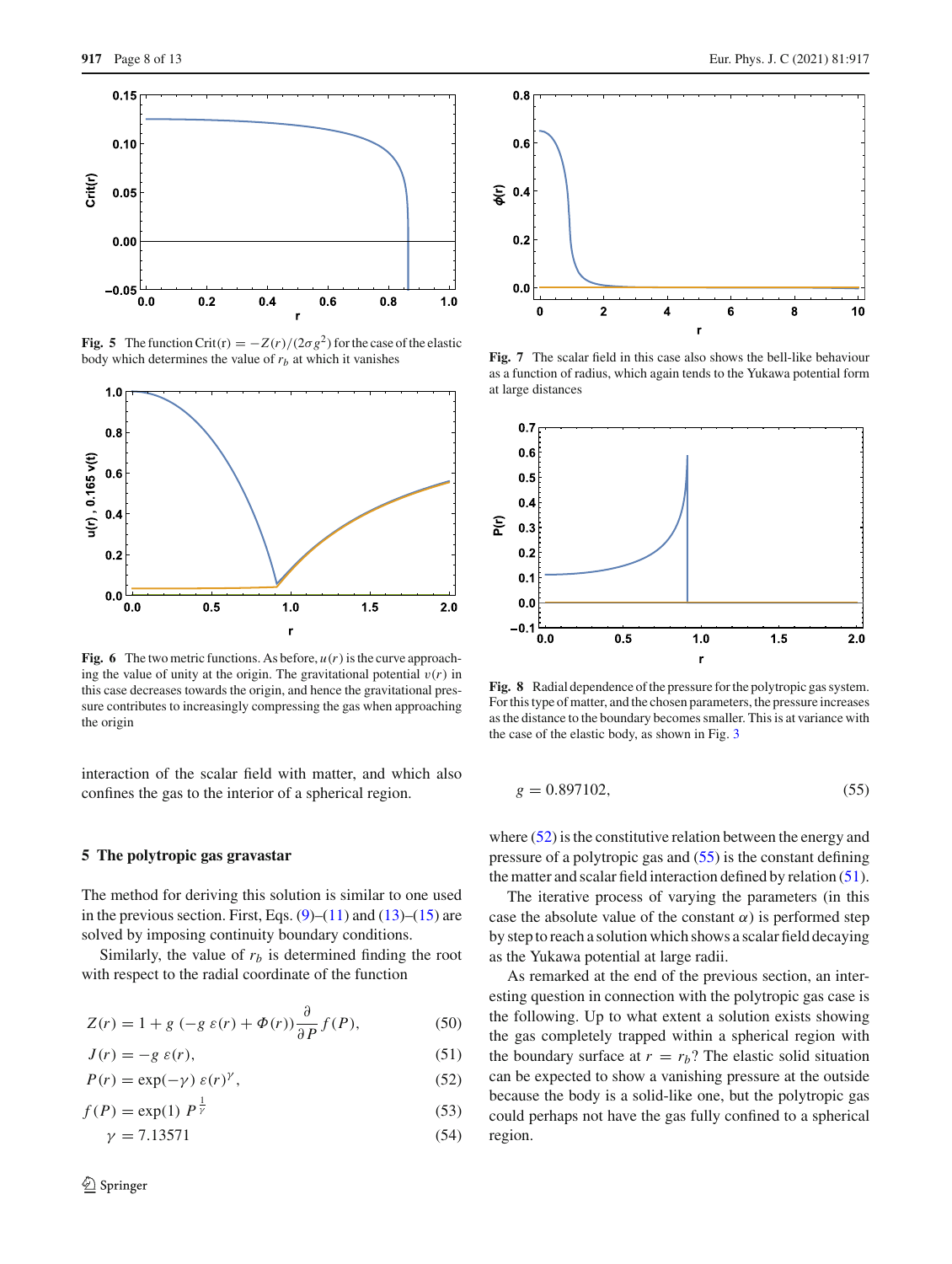

<span id="page-8-0"></span>**Fig. 9** The *Z*(*r*) function (after being multiplied by a constant) for the polytropic gas system, which defines  $r_b$  as the radius when it reaches the zero value

In fact the polytropic gas also shows solutions in which the gas is rigorously confined within a spherical region of radius *rb*.

As discussed in the case of the elastic body, the initial conditions were fixed at a point  $r = \Delta$  such that

$$
\Phi(\Delta) = 0.65,\tag{56}
$$

$$
\Phi'(\Delta) = 0,\tag{57}
$$

$$
u(\Delta) = 1,\tag{58}
$$

$$
v(\Delta) = 0.2,\tag{59}
$$

$$
\varepsilon(\Delta) = 2,\tag{60}
$$

$$
\Delta = 0.000001.\tag{61}
$$

The quantities  $u(r)$ ,  $v(r)$ ,  $\Phi$ ,  $P(r)$ ,  $\varepsilon(r)$  and  $Z(r)$  are shown in Figs. [6,](#page-7-5) [7,](#page-7-6) [8](#page-7-7) and [9.](#page-8-0) These solutions for a the polytropic gas show a behaviour similar to the previouslydiscussed ones of elastic bodies. In both of them a sudden change at the boundary of the pressure to a zero value at vacuum is present and the space-time tends to be the Schwarzschild one at large distances, after a rapid transition in which the scalar field decreased. The asymptotic behaviour of the scalar field in the two cases is a Yukawa-like exponential.

#### 5.1 Solvability condition: polytropic gas

Let us check the satisfaction of the solvability condition for the polytropic gas solution. The  $P(r)$  radial dependence near the boundary is depicted in Fig. [8.](#page-7-7) At difference with the case of the elastic body, the pressure shows a drastic jump to a zero value after  $r_b$ . However, it also exhibit a large increase in its derivative as  $r \rightarrow r_b^-$ .

Exactly in the same form as it was done in the past section, by taking (for this polytropic gas solution) the radial derivative of  $P(r)$  and multiplying by the corresponding function



<span id="page-8-2"></span>**Fig. 10** The plot shows the radial dependence of the factors  $Z(r) P'(r)$ defining the integrand in [\(34\)](#page-4-2). It shows that the limit  $r \to r_b^-$  the product is finite. Thus, the integral vanishes when the width  $2\delta$  of the integration region tends to zero. This result checks the satisfaction of the solvability condition

 $Z(r)$ , again the factor  $Z(r)P'(r)$  in the integrand of the condition [\(34\)](#page-4-2), can be written as follows

<span id="page-8-1"></span>
$$
Z(r) P'(r) = -P_{int}(r_b) Z(r) \delta(r - r_b) - (P_{int}(r) - P_{int}(r_b)) Z(r) \delta(r_b - r)
$$

$$
+ P'_{int}(r) Z(r) \theta(r_b - r), \qquad (62)
$$

where all the appearing quantities now take their values as associated to the polytropic gas solution in this section.

In the first term in  $(62)$ , at variance with the case of the elastic body situation *Pint* (which is the left side limit of the pressure at  $r_b$ ) is not vanishing. However, the factor  $Z(r)$  of the Dirac Delta function  $\delta(r - r_b)$ , has its zero at  $r_b$ . Thus, this term again leads to a zero addition to the integral in [\(34\)](#page-4-2). The second term, in identical form as what a happens in the previous case, is proportional to the Dirac Delta function, times the product of two factors having a zero at  $r_b$ . Therefore, this term again furnishes a vanishing contribution in [\(34\)](#page-4-2). Finally, the last term [\(62\)](#page-8-1) becomes proportional to a steplike function times the factor  $P'_{int}(r)Z(r)$ , in which  $Z(r)$  has a zero at  $r_b$ , although  $P'_{int}(r)$  largely increases if  $r \to r_b^-$ . The plot of this term is illustrated in the Fig. [10.](#page-8-2) The picture indicates that the limit  $r \to r_b^-$  of the considered product becomes finite. Thus, since the size of the integration interval  $2\delta$  in [\(34\)](#page-4-2) tends to vanish, the third term contribution to the solvability condition is zero. This completes the checking of the solvability for the polytropic gas.

As final remark, it is an interesting and unexpected outcome that the case of a polytropic gas also presents wall-like forces which rigorously confine the gas within the interior of a spherical region. This result is a direct consequence of the assumed interaction between the scalar field with matter: the concentrated impulsive forces determined by the interaction terms in the fourth divergence of the energy momentum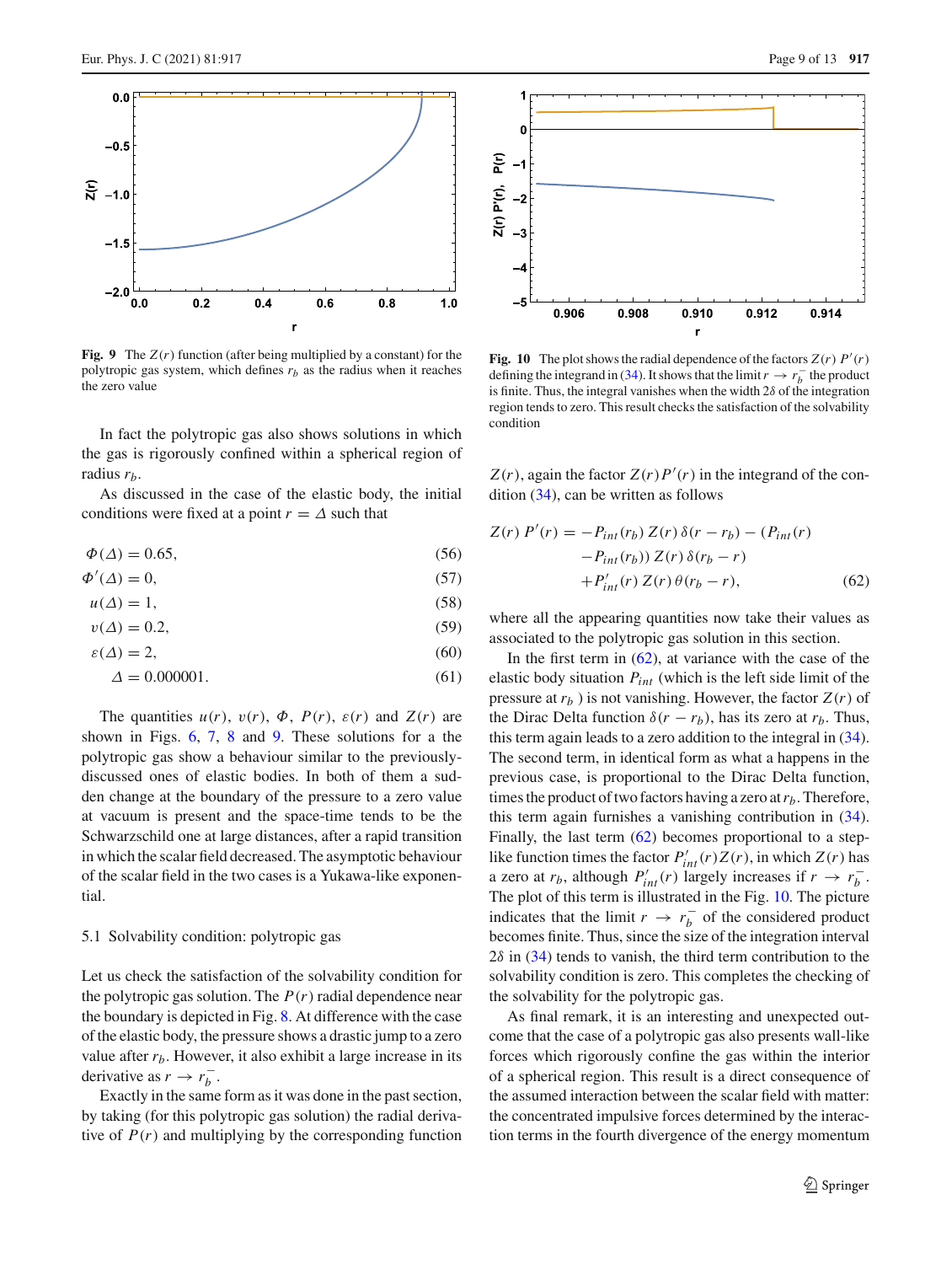tensor are the confining forces acting like a spherical "wall" over the gas of particles.

This matter-scalar field interaction is implemented by the sources of the scalar field which are proportional to the matter energy density. That is, the confining forces over the polytropic gas matter are generated by the interaction of the scalar field with matter.

#### <span id="page-9-0"></span>**6 Summary**

We have found new examples of gravastar-like field configurations in General Relativity which are solutions of the EKG equations including matter. Their existence is allowed by the presence of a direct interaction between the scalar field and matter. Within the internal zone, the scalar field plays a role similar to a cosmological constant, and the solutions can be considered as dynamically-generated gravastars. The metrics have a region in which its temporal component take values close to zero near a radial distance *rb*. For larger radial values the metric tensor rapidly tends to the Schwarzschild case. The configurations considered show a scalar field behaving as the Yukawa potential at large radii and the scalar fieldmatter interaction is able to define trapping forces that rigorously confine the polytropic gases to the interior of a sphere. In the surface of these spheres, pressures generated by the field-matter interaction play the role of "walls" preventing the matter from flowing out.

Finally, it is useful to remark that the relevance of the interaction of matter with the scalar field suggests the possible important role of string theory for the constituency of such structures. This idea comes from the fact that the Yukawa interaction of the scalar moduli fields with fermion matter fields makes completely natural the presence of such interactions in field theory approximations of string theory [\[20](#page-11-19)[,21](#page-11-20)].

It will be interesting to investigate in detail image formation under these configurations even under simplified accretion disc physics, such as the analysis carried out in [\[5\]](#page-11-4). Due to the structure of these *dynamical gravastars*, we expect that they will show evidence for a stronger scattering of the accreting matter than the one found in Schwarzschild black holes. This possibility comes from the presence of matter directly at the entrance of the captured beams in the interior regions [\[22\]](#page-11-21). Finally, the connections of the solutions with the ongoing searches for field configurations describing primordial black holes is also of interest, and it is planned to be investigated [\[23](#page-11-22)[–28](#page-11-23)].

**Acknowledgements** The authors acknowledge support received from the Office of External Activities of ICTP (OEA), through the Network on *Quantum Mechanics, Particles and Fields* (Net-09). and from the Service de coopération et d'action culturelle of the Embassy of France in Cuba. They are also indebted to Eric Gourgoulhon (LUTh, Paris Observatory, France), Hector Olivares (Radboud University, Nijmegen, The Netherlands) and Carlos García (Faculty of Physics, Havana University, Cuba) for fruitful discussions.

**Data Availability Statement** This manuscript has no associated data or the data will not be deposited. [Authors comment: The results in the paper are based solely on the authors computations, and there is no further associated data. In case of interest please contact the corresponding author.]

**Open Access** This article is licensed under a Creative Commons Attribution 4.0 International License, which permits use, sharing, adaptation, distribution and reproduction in any medium or format, as long as you give appropriate credit to the original author(s) and the source, provide a link to the Creative Commons licence, and indicate if changes were made. The images or other third party material in this article are included in the article's Creative Commons licence, unless indicated otherwise in a credit line to the material. If material is not included in the article's Creative Commons licence and your intended use is not permitted by statutory regulation or exceeds the permitted use, you will need to obtain permission directly from the copyright holder. To view a copy of this licence, visit [http://creativecomm](http://creativecommons.org/licenses/by/4.0/) [ons.org/licenses/by/4.0/.](http://creativecommons.org/licenses/by/4.0/)

Funded by SCOAP<sup>3</sup>.

#### **Appendix A: The general field equations**

In this Appendix we reproduce for bookkeeping reasons the derivation of the Einstein–Klein–Gordon equations that were presented in [\[13](#page-11-16)].

The physical system includes matter defined by a scalar field and usual matter showing a constitutive relation expressing the energy density as a general function of the pressure.

The metric is associated to the squared proper time interval

$$
ds^{2} = v(\rho)dx^{0^{2}} - u(\rho)^{-1}d\rho^{2} - \rho^{2}(\sin^{2}\theta d\varphi^{2} + d\theta^{2}),
$$
\n(A.1)\n
$$
x^{0} = ct, \quad x^{1} = \rho, \quad x^{2} = \varphi, \quad x^{3} \equiv \theta.
$$
\n(A.2)

The Einstein tensor  $G_{\mu\nu}$  in terms of functions  $u, v$  and the radial variable  $\rho$  can be evaluated as

$$
G_0^0 = \frac{u'}{\rho} - \frac{1 - u}{\rho^2},\tag{A.3}
$$

$$
G_1^1 = \frac{u}{v} \frac{v'}{\rho} - \frac{1 - u}{\rho^2},\tag{A.4}
$$

$$
G_2^2 = G_3^3 = \frac{u}{2v}v'' + \frac{uv'}{4v} \left(\frac{u'}{u} - \frac{v'}{v}\right) + \frac{u}{2\rho} \left(\frac{u'}{u} + \frac{v'}{v}\right).
$$
 (A.5)

In what follows we use various notations for a derivative of a function  $f(x)$  as

$$
\frac{df(x)}{dx} = f_{,x}(x) = f'(x).
$$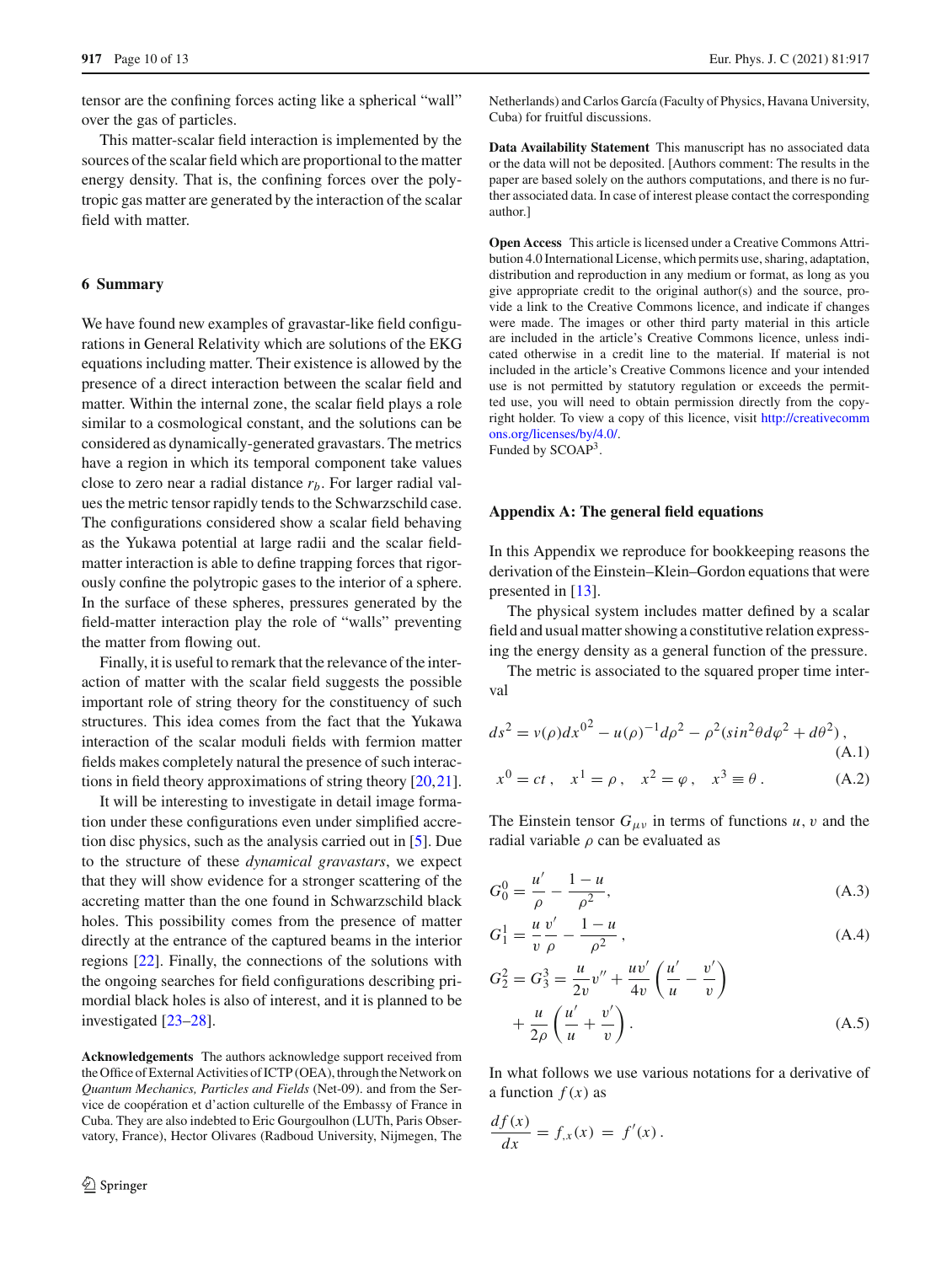The physical system interacting with gravity is considered to be made of a scalar field and a material body, both with spherical symmetry. The scalar field is also assumed to interact linearly with an external source associated with it. Further, the source field is considered to be proportional to the body energy density. This assumption introduces the interaction of the scalar field with matter. It should be noted that in most of the former studies of the EKG equations including matter the substance had not been considered as directly interacting with the field  $[29-35]$  $[29-35]$ .

The action of the field takes the form

$$
S_{mat-\phi} = \int L\sqrt{-g}d^4x \,, \tag{A.6}
$$

with a Lagrangian density given by

$$
L = \frac{1}{2} \left( g^{\alpha \beta} \phi_{,\alpha} \phi_{,\beta} + m^2 \phi^2 + 2 j(\rho) \phi + j^2(\rho) \right). \tag{A.7}
$$

This Lagrangian determines an energy momentum of the form

$$
(T_{mat-\phi})^{\nu}_{\mu} = -\frac{\delta^{\nu}_{\mu}}{2} \left( g^{\alpha\beta} \phi_{,\alpha} \phi_{,\beta} + m^2 \phi^2 + 2 j(\rho) \phi + j^2(\rho) \right),
$$

which can be added to the energy momentum tensor of the matter [\[36](#page-12-1)]:

$$
(T_{e,p})^{\nu}_{\mu} = p \delta^{\nu}_{\mu} - u^{\nu} u_{\mu}(p+\varepsilon), \qquad (A.8)
$$

so as to write the total energy momentum tensor as

$$
T_{\mu}^{\nu} = -\frac{\delta_{\mu}^{\nu}}{2} \left( g^{\alpha\beta} \phi_{,\alpha} \phi_{,\beta} + m^2 \phi^2 + 2j(\rho) \phi + j^2(\rho) \right) + g^{\alpha \nu} \phi_{,\alpha} \phi_{,\mu} + p \delta_{\mu}^{\nu} - u^{\nu} u_{\mu} (p + e).
$$
 (A.9)

Since static field configurations are being searched for, the four-velocity reduces to the form in the local rest system at any spatial point

$$
u^{\mu}(t,r) = (1,0,0,0). \tag{A.10}
$$

After these definitions, the Einstein equations for the considered system can be written as usual

<span id="page-10-0"></span>
$$
G^{\nu}_{\mu} = G T^{\nu}_{\mu}, \qquad (A.11)
$$

in which both tensors are diagonal and the gravitational constant has the value

$$
G = 8\pi l_p^2, \t\t(A.12)
$$

in terms of the Planck length  $l_P = 1.61 \times 10^{-36}$  m.

The non-vanishing Einstein equations determined by the diagonal terms take the form

$$
\frac{u'}{\rho} - \frac{1-u}{\rho^2}
$$
  
= 
$$
-G\left[\frac{1}{2}\left(u\phi_{,\rho}^2 + m^2\phi^2 + 2j\phi + j^2\right) + \varepsilon\right],
$$

$$
\frac{u}{v} \frac{v'}{\rho} - \frac{1 - u}{\rho^2} \n= G \left[ \frac{1}{2} \left( u \phi_{,\rho}^2 - m^2 \phi^2 - 2j \phi - j^2 \right) + p \right], \n\frac{\rho^2 u}{2} v'' + \frac{\rho^2}{4} u v' \left( \frac{u'}{u} - \frac{v'}{v} \right) + \frac{\rho}{2} u v' \n= G \left[ \frac{1}{2} \left( u \phi_{,\rho}^2 + m^2 \phi^2 + 2j \phi + j^2 \right) + p \right], \n\frac{\rho^2 u}{2} v'' + \frac{\rho^2}{4} u v' \left( \frac{u'}{u} - \frac{v'}{v} \right) + \frac{\rho}{2} u v' \n= G \left[ \frac{1}{2} \left( u \phi_{,\rho}^2 + m^2 \phi^2 + 2j \phi + j^2 \right) + p \right]. \quad (A.13)
$$

These are four equations, the last two of which are identical. Thus, there are three independent Einstein equations in the problem. However, the third and the equivalent fourth one can be substituted by a simpler relation which comes from the Bianchi identities [\[36\]](#page-12-1):

<span id="page-10-1"></span>
$$
G_{\mu\;;\; \nu}^{\nu} = 0,\tag{A.14}
$$

where the semicolon indicates the covariant derivative of the tensor  $G^{\nu}_{\mu}$ . After assuming the Einstein equations [\(A.11\)](#page-10-0) are satisfied, the  $G^{\nu}_{\mu}$  tensor in [\(A.14\)](#page-10-1) can be substituted by the energy momentum tensor  $T^{\nu}_{\mu}$  leading to the relation

$$
-(\phi + j) j' + p' + \frac{v'}{2v}(p + e) = 0,
$$
 (A.15)

which are dynamical equations for the energy, the pressure and the scalar field, substituting the two equivalent Einstein equations being associated to the two angular directions, related to the mechanical equilibrium of the system.

The last of the equations of movement for the system is the Klein-Gordon one for the scalar field. It can be obtained by imposing the vanishing of the functional derivative of the action *Smat*−<sup>φ</sup> with respect to the field

$$
\frac{\delta S_{mat-\phi}}{\delta \phi(x)} \equiv \frac{\partial}{\partial x^{\mu}} \frac{\partial L}{\partial \phi_{,\mu}} - \frac{\partial L}{\partial \phi}
$$
  

$$
\equiv \frac{1}{\sqrt{-g}} \frac{\partial}{\partial x^{\mu}} (\sqrt{-g} g^{\mu \nu} \phi_{,\nu}) - m^2 \phi - j
$$
  

$$
= 0,
$$
 (A.16)

a relation that after using the temporal and radial Einstein equations in [\(A.11\)](#page-10-0) can be written in the form

$$
j(\rho) + m^2 \phi(\rho) - u(\rho) \phi''(\rho)
$$
  
=  $\phi'(\rho) \left( \frac{u(\rho) + 1}{\rho} - \rho G \left( \frac{m^2 \phi(\rho)^2}{2} + j(\rho) \phi(\rho) \right) \right)$   
 $Q + \frac{j(\rho)^2}{2} + \frac{e(\rho) - p(\rho)}{2} \right)$ . (A.17)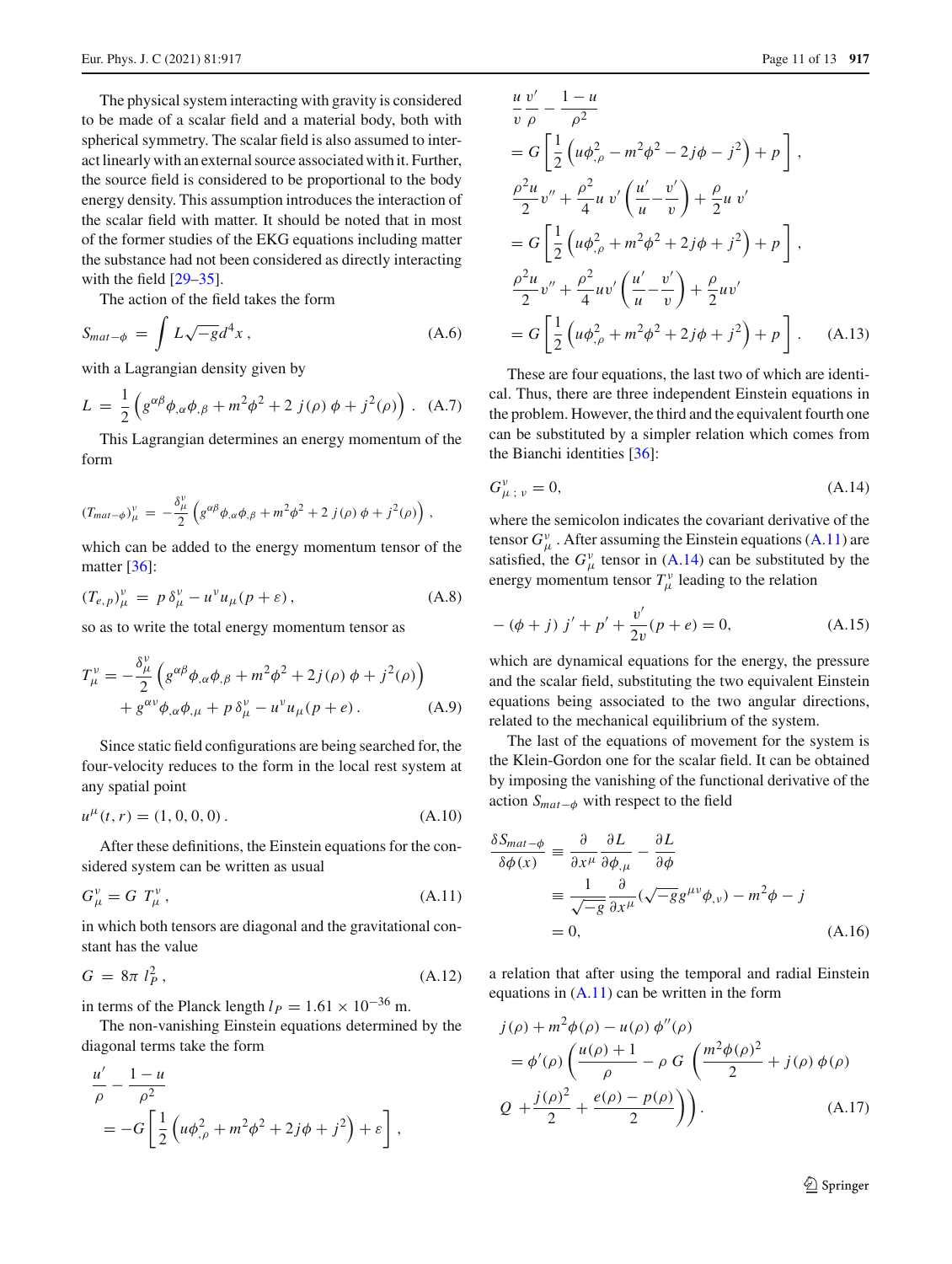Therefore, the relevant EKG equations for the problem can be reduced to

$$
\frac{u'(\rho)}{\rho} - \frac{1 - u(\rho)}{\rho^2} \n= -G \left[ \frac{1}{2} \left( u\phi_{,\rho}^2(\rho) + m^2 \phi(\rho)^2 + 2j(\rho)\phi(\rho) + j(\rho)^2 \right) + e(\rho) \right],
$$
\n
$$
\frac{u(\rho)}{v(\rho)} \frac{v'(\rho)}{\rho} - \frac{1 - u(\rho)}{\rho^2} \n= G \left[ \frac{1}{2} \left( u\phi_{,\rho}^2(\rho) - m^2 \phi(\rho)^2 - 2 j(\rho) \phi(\rho) - j(\rho)^2 \right) + p(\rho) \right],
$$
\n
$$
j(\rho) + m^2 \phi(\rho) - u(\rho) \phi''(\rho) \n= \phi'(\rho) \left( \frac{u(\rho) + 1}{\rho} - \rho G \left( \frac{m^2 \phi(\rho)^2}{2} + j(\rho) \phi(\rho) \right) + \frac{j(\rho)^2}{2} + \frac{e(\rho) - p(\rho)}{2} \right),
$$
\n
$$
0 =
$$
\n
$$
-(\phi(\rho) + j(\rho)) j'(\rho) + p'(\rho) + \frac{v'(\rho)}{2v} (p(\rho) + e(\rho)).
$$

In order to reduce the number of parameters in the equations, let us define a new radial variable, scalar field and other parameters as follows

$$
r = m\rho, \tag{A.18}
$$

$$
\Phi(r) = \sqrt{8\pi} l_p \phi(\rho) \,, \tag{A.19}
$$

$$
J(r) = \frac{\sqrt{8\pi}l_p}{m^2}j(\rho),
$$
\n(A.20)

$$
\varepsilon(r) \equiv \frac{8\pi l_p^2}{m^2} e(\rho) \,, \tag{A.21}
$$

$$
P^*(r) = \frac{8\pi l_p^2}{m^2} p(\rho).
$$
 (A.22)

With the new notation the working equations become

<span id="page-11-18"></span>
$$
\frac{u_{,r}(r)}{r} - \frac{1 - u(r)}{r^2}
$$
\n
$$
= -\frac{1}{2} \left( u(r)\Phi_{,r}(r)^2 + \Phi(r)^2 + 2J(r)\Phi(r) + J(r)^2 \right)
$$
\n
$$
- \varepsilon(r),
$$
\n
$$
\frac{u(r)}{v(r)} \frac{v_{,r}(r)}{r} - \frac{1 - u(r)}{r^2}
$$
\n(A.23)

$$
= -\frac{1}{2} \left( -u(r)\Phi_{,r}(r)^2 + \Phi(r)^2 + 2J(r)\Phi(r) + J(r)^2 \right) - P^*(r) \tag{A.24}
$$

$$
P^{*\prime}(\rho) + (\varepsilon(r) + P^*(r)) \frac{v_{,r}(r)}{2v(r)} - (J(r) + \Phi(r)) J_{,r}(r), \quad (A.25)
$$

$$
J(r) + \Phi(r) - u(r) \Phi''(r)
$$
  
=  $\Phi'(r) \left( \frac{u(r) + 1}{r} - r \left( \frac{\Phi(r)^2}{2} + J(r)\Phi(r) + \frac{J(r)^2}{2} + \frac{\varepsilon(r) - P^*(r)}{2} \right) \right).$  (A.26)

In order to simplify the notation, the same letters *u* and v have been used to indicate the metric components in the new variables. That is we write  $u(r) = u(\rho)$  and  $v(r) = v(\rho)$  in spite of the fact that functional forms of the two letters can not be equal. This should not create confusion.

#### **References**

- <span id="page-11-0"></span>1. LIGO and Virgo Scientific Collaborations (B.P. Abbott et al.), Phys. Rev. Lett. **116**, 061102 (2016)
- <span id="page-11-1"></span>2. Event Horizon Telescope Collaboration (K. Akiyama et al.), Astrophys. J. Lett. **875**, L1 (2019)
- <span id="page-11-2"></span>3. V. Cardoso, P. Pani, Living Rev. Relativ. **22**, 4 (2019)
- <span id="page-11-3"></span>4. R. Carballo-Rubio et al., Phys. Rev. D. **98**, 124009 (2018)
- <span id="page-11-4"></span>5. F.H. Vincent, M. Wielgus, M.A. Abramowicz, E. Gourgoulhon, J.P. Lasota, T. Paumard, G. Perrin, Astron. Astrophys. **646**, A37 (2021)
- <span id="page-11-5"></span>6. P.O. Mazur, E. Mottola, Proc. Natl. Acad. Sci. **111**, 9545 (2004)
- 7. G. Chapline, E. Hohlfeld, R.B. Laughlin, D.I. Santiago, Philos. Mag. B **81**, 235 (2001)
- <span id="page-11-6"></span>8. M. Visser, D.L. Wilshire, Class. Quantum Gravity **21**, 1135 (2004)
- <span id="page-11-7"></span>9. C.B.M.H. Chirenti, L. Rezzolla, Class. Quantum Gravity **24**, 4191 (2007)
- <span id="page-11-8"></span>10. N. Sakai, H. Saida, T. Tamaki, Phys. Rev. D **90**, 104013 (2014)
- <span id="page-11-9"></span>11. A. Cabo, E. Ayón, Int. J. Mod. Phys. A **14**, 2013 (1999)
- <span id="page-11-11"></span>12. A. Cabo Montes de Oca, D.S. Fontanella, N.G.C. Bizet, Ast. Nach. **338**, 1094 (2017)
- <span id="page-11-16"></span>13. A. Cabo Montes de Oca, D.S. Fontanella, Int. J. Mod. Phys. D **30**, 2150009 (2021)
- <span id="page-11-10"></span>14. D.S. Fontanella, A. Cabo Montes de Oca, Ast. Nach. **342**, 240 (2021)
- <span id="page-11-12"></span>15. J.F. Colombeau, New Generalized Functions and Multiplication of Distributions, in *North-Holland Mathematics Studies*, vol. 84, ed. by L. Nachbin (North Holland, Amsterdam, 1984)
- <span id="page-11-13"></span>16. Y. Egorov, Russ. Math. Surv. **45**, 5 (1990)
- <span id="page-11-14"></span>17. R.M. Wald, *General Relativity* (The University of Chicago Press, Chicago, 1984)
- <span id="page-11-15"></span>18. D. Valls-Gabaud, T. Zannias, Phys. Rev. D **48**, 2943 (1993)
- <span id="page-11-17"></span>19. A.C. Bizet, A. Cabo Montes de Oca, Ast. Nach. **340**, 841 (2020)
- <span id="page-11-19"></span>20. R. Blumenhagen, D. Lust, S. Thiesen, *Basic Concepts of String Theory* (Springer, Berlin, 2012)
- <span id="page-11-20"></span>21. A. Cabo, A. Amezaga, Can the red shift be consequence of the dilaton field? (1999) [arXiv:hep-th/9903265](http://arxiv.org/abs/hep-th/9903265)
- <span id="page-11-21"></span>22. H. Olivares, Z. Yousi, Ch. Fromm, M. De Laurentis, O. Porth, Y. Mizuno, H. Falcke, M. Chramer, L. Rezzola, Mon. Not. R. Astron. Soc. **497**, 521 (2020)
- <span id="page-11-22"></span>23. MYu. Khlopov, B.A. Malomed, Ya.B. Zeldovich, Mon. Not. R. Astron. Soc. **215**, 575 (1985)
- 24. R.V. Konoplich, S.G. Rubin, A.S. Sakharov, M.Y. Khlopov, Phys. Atom. Nucl. **62**, 1593 (1999)
- 25. R.V. Konoplich, S.G. Rubin, A.S. Sakharov, M.Y. Khlopov, Phys. Yad. Fiz. **62**, 1705 (1999)
- 26. M. Khlopov, R.V. Konoplich, S.G. Rubin, A.S. Sakharov, Gravit. Cosmol. **6**, 153 (2000)
- 27. MYu. Khlopov, Res. Astron. Astrophys. **10**, 495 (2010)
- <span id="page-11-23"></span>28. I. Dymnikova, M. Khlopov, Int. J. Mod. Phys. D **24**(11), 1545002 (2015)
- <span id="page-11-24"></span>29. P. Jetzer, Phys. Rep. **220**, 161 (1992)
- 30. A.B. Henriques, A.R. Liddle, R.G. Moorhouse, Phys. Lett. B **233**, 99 (1989)
- 31. A.B. Henriques, A.R. Liddle, R.G. Moorhouse, Nucl. Phys. B **337**, 737 (1990)

 $0 =$